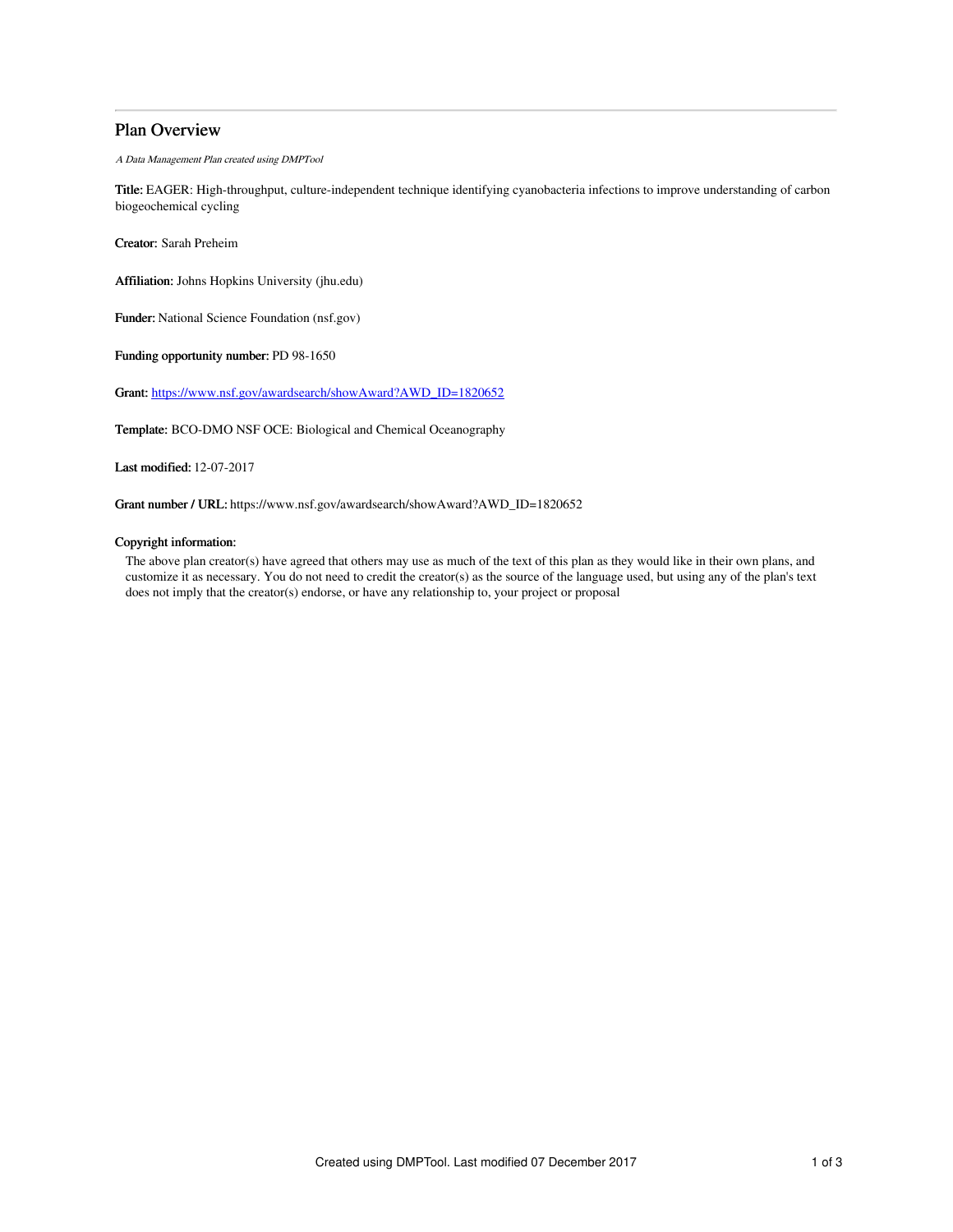#### Data Policy Compliance

Identify any published data policies with which the project will comply, including the NSF OCE Data and Sample Policy as well as other policies that may be relevant if the project is part of a large coordinated research program (e.g. GEOTRACES).

The project investigators will comply with the data management and dissemination policies described in the NSF Award and Administration Guide (AAG, Chapter VI.D.4) and the NSF Division of Ocean Sciences Sample and Data Policy .

#### Pre-Cruise Planning

If the proposed project involves a research cruise, describe the cruise plans. (Skip this section if it is not relevant to your proposal.) Consider the following questions: (1) How will pre-cruise planning be coordinated? (e.g. email, teleconference, workshop) (2) What types of sampling instruments will be deployed on the cruise? (3) How will the cruise event log be recorded? (e.g. the Rolling Deck to Repository (R2R) event logger application, an Excel spreadsheet, or paper logs) (4) Will you prepare a cruise report? Not applicable.

#### Description of Data Types

Provide a description of the types of data to be produced during the project. Identify the types of data, samples, physical collections, software, derived models, curriculum materials, and other materials to be produced in the course of the project. Include a description of the location of collection, collection methods and instruments, expected dates or duration of collection. If you will be using existing datasets, state this and include how you will obtain them.

The project will produce several observational and experimental datasets, described below. In addition to the datasets described below, computational and educational resources produced by the project, including scripts, data and images, will be made available for public use through the PI's Github account and on the Preheim Lab website (http://preheimlab.johnshopkins.edu/). Observational data will be collected from the Chesapeake Bay from March 2018-March 2019.

### Observational Datasets:

1. Environmental measurements: Environmental data will be collected using a YSI EXO1 sonde; data will include standard environmental measurements such as pressure, temperature, salinity, oxygen, turbidity, ORP, pH and conductivity. Chlorophyll and FDOM measurements collected at the SERC sample site by the Smithsonian National Museum of Natural History SI Physical Monitoring Network (nmnhmp.riocean.com) will also be recorded. File types: Excel spreadsheet and ASCII files. Repository: BCO-DMO.

2. Sampling event log: Sampling event log; will include unique sample numbers, start/end dates, start/end times, GPS coordinates of locations, replicate number, weather information, tidal events, and notes about sampling. Sampling event logs will be recorded on paper log sheets or with a computer. File types: Excel file converted to .csv; scanned PDFs. Repository: BCO-DMO

#### Experimental Datasets:

1. Microscope Images: Images collected from fluorescence microscopy will be stored on the Maryland Advanced Research Computing Center (MARCC) as .jpeg or .tiff images and backed up to a server. An image inventory will be created associating the images with the samples. Repository: BCO-DMO

2. Plaque assay results: Cyanobacteria isolates, infecting phage and infection networks will be generated from plaque assays. Strains will be archived as described below. Infection results will be stored in an excel spreadsheet. Repository: BCO-DMO.

3. *Genetic sequencing:* DNA sequences from samples collected at the sampling site will include 16S rRNA gene and viral marker gene amplicon data, as well as shotgun<br>metagenomic sequencing of various components of the micr amplicons will also be generated. 16S rRNA gene and viral marker gene data will be sequenced from isolates and plaques during plaque assays. Sequencing will be performed at the JHU Genetic Resource Core Facility, Deep Sequencing and Microarray Core Facility or University of Maryland Institute for Genome Sciences. File types: Quality (.fastq) and sequence data (.fasta) files. Repository: NCBI Short-read archive (SRA); accession numbers to be provided to BCO-DMO.

#### Data and Metadata Formats and Standards

Identify the formats and standards to be used for data and metadata formatting and content. Where existing standards are absent or deemed inadequate, these formats and contents should be documented along with any proposed solutions or remedies. Consider the following questions: (1) Which file formats will be used to store your data? (2) What type of contextual details (metadata) will you document and how? (3) Are there specific data or metadata standards that you will be adhering to? (4) Will you be using or creating a data dictionary, code list, or glossary? (5) What types of quality control will be used? How will data quality be assessed and flagged?

Field observation data will be stored in flat ASCII files, which can be read easily by different software packages. Field data will include date, time, latitude, longitude and depth, as appropriate. Quality flags will be assigned according to the ODS IODE Quality Flag scheme when appropriate (IOC Manuals and Guides, 54, volume 3; http://www.iode.org/mg54\_3). Metadata will be prepared in accordance with BCO-DMO conventions (i.e. using the BCO-DMO metadata forms) and will include detailed descriptions of collection and analysis procedures.

Standard operating procedures (SOP) are in place to ensure sampling quality during preparation of the sampling equipment, instrument calibration, sample collection and storage. SOPs are in place for laboratory work for DNA extraction, diversity surveys and sample sequencing. Positive and negative controls are required for each project,<br>including field blanks, DNA extraction negatives the impact of batch effects. SOPs are in place for sequence analysis. All sequence data undergoes stringent quality filtering prior to analysis. Standard pipelines will be comprised of all of the processing steps in detail, including the script used to process the data.

### Data Storage and Access During the Project

Describe how project data will be stored, accessed, and shared among project participants during the course of the project. Consider the following: (1) How will data be shared